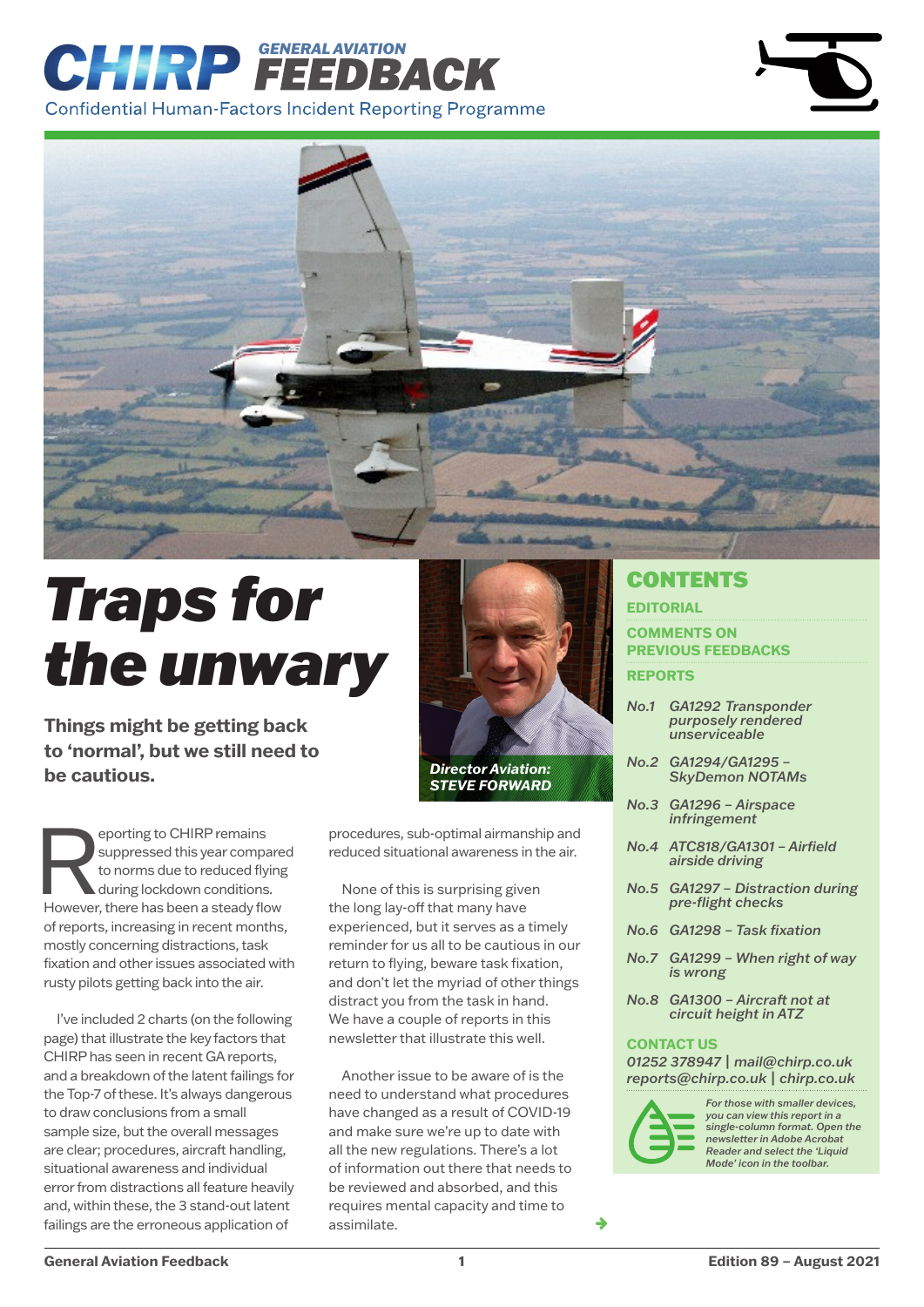







This is particularly relevant in respect of distractions and processing ability when airborne – the human brain is only able to absorb so much before it starts shedding overloading tasks or information. Our sister organisation, CHIRP Maritime, has produced a short video on this topic titled 'Sea of [Distractions](https://www.youtube.com/watch?v=7JJcDNVIIXE)' that, although focusing on maritime-specific issues, has parallels with many aspects of aviation workload and is therefore worth a look.

Within all of this we also need to be aware that others' risk appetites for post-COVID-19 operations may differ – including passengers, engineering and ground handling staff who may not have the same level of acceptance of the activity and this needs to be taken into consideration. Overt pressure to 'carry on', cope and achieve targets irrespective of prevailing circumstances can introduce unhelpful sources of stress that might have safety impacts of their own.

 $12$ 

This applies not just to flight operations, but also ATM managers/ SATCOs, engineering and ground handling teams etc. Everyone is undoubtedly trying to do their best; there needs to be an acceptance that some tasks may take longer than expected due to changed circumstances.

Hopefully, the return to historic levels of flying will start soon, but it will likely be a stop-start process for many as we come to terms with the newnormal. There will undoubtedly be many associated problems and concerns that should be aired for the benefit of all so that we can learn from them before we experience them ourselves. CHIRP stands ready to help where we can, and also to publicise issues that may already have been formally reported elsewhere so that the wider community can benefit. One thing's for sure, it'll be a challenging time ahead; we all need to focus on maintaining safety and looking out for our colleagues in all aspects of aviation. One of the best ways of learning can be from sharing the experiences and tales from those who have been there before, and I have in mind setting aside a page or so in future FEEDBACKs to publish stories in the vein of 'I learnt about flying from that' (ILAFFT). I'm sure there are plenty of things that happen that don't necessarily get reported but which might just give someone else pause for thought in a similar situation. If anyone has any such engaging tales that have a definite safety message then please do send them in, we promise full confidentiality!

#### **Stay safe! Steve Forward, Director Aviation**



2021 1st 6 Months: Top-7 Key Issues by Latent Failing - GA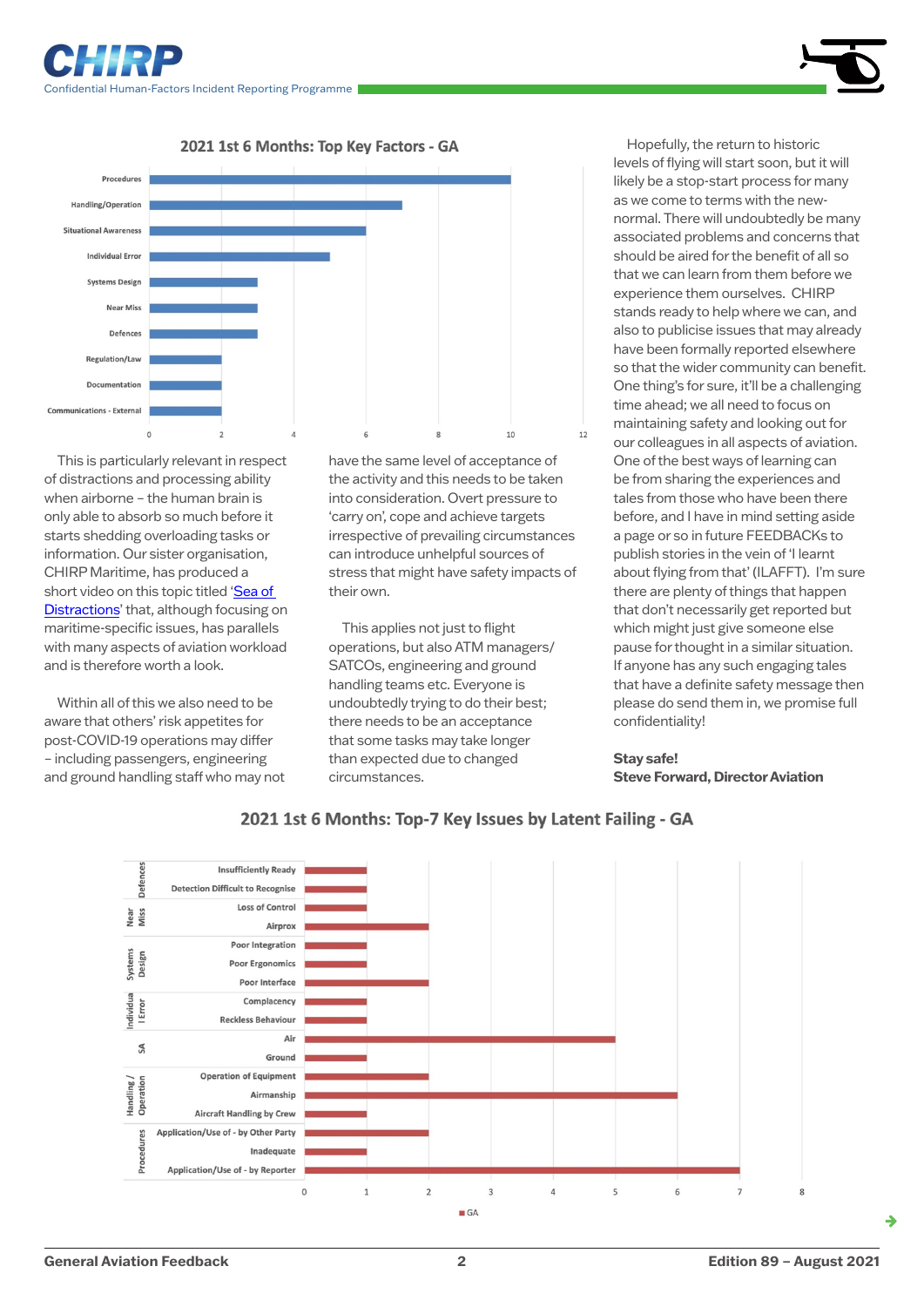# <span id="page-2-0"></span>**COMMENTS** FROM PREVIOUS FEEDBACKS

#### *Comment No 1 – GA FEEDBACK Ed 86 Report No5 - Farnborough Airspace Changes*

Following lockdown in 2020 and resuming flying in 2021 there have been several changes to controlled airspace in southern England. My experience of this was highlighted recently during a transit of Farnborough's airspace. I have flown over Farnborough many times without incident. The usual routing was via M3/J4 to Tongham. However, on this occasion I must admit to having been thrown by the clearance received. It went something like "... route via M3 from M3/J4 to Fleet Pond, not above 2000ft, direct to Farnham Castle..." Being unfamiliar with these other reporting points, I was trying to locate them on the chart, as well as flying the aircraft and looking out for other traffic. Needless to say I completely screwed up and missed the turning points.

The airfield was fairly busy at the time with executive jets both inbound and outbound, so I should be grateful to the controller to have received a clearance at all. The obvious lesson here is to study the chart more carefully at the planning stage and be prepared for unusual clearances. Apart from my embarrassment over this incident, I am sorry for any extra stress to the controller on that day!

#### **CHIRP** *Response*

There's a plethora of VRPs in the Farnborough area (some would argue too many and that a review by the CAA AIM Working Group would be useful), which can be hard to identify on a cluttered chart when the pressure is on. Good pre-flight route study is invaluable in ensuring a successful, stress-free flight, and this also includes making sure you're aware of any VRPs near your route that might be used by ATC when

they provide you with a service in controlled airspace – in this case the controller used 3 out of the 4 available!

Although the frequency may have been busy, better to swallow your pride and ask for help rather than try to plough on if you're not sure – controllers will generally prefer making sure you know where they intend you to fly than having to sort out any conflictions that might arise if you're floundering about because you don't know what's being asked of you.

Finally, in busy airspace like Farnborough's, be prepared to orbit and, if asked to do so near a VRP, don't orbit overhead because there may be others also orbiting or routing in the area; if everyone does so over a VRP then there's increased risk of collisions – as the [CAA policy](http://publicapps.caa.co.uk/docs/33/PolicyStatementEstablishmentOfVisualReferencePointsV2.pdf) for VRPs states, pilots should as far as practicable avoid direct overflight of a VRP – they are Visual Reference Points, not Visual Reporting Points.

#### *Comment No 2 – GA FEEDBACK Ed 87 Report No1 – GA1281 – QNH vs RPS*

With respect to the use of QNH vs RPS, CHIRP recently received an update from the Military Aviation Authority (MAA) following a request from us that they review their associated regulation (RA3302) to recognise that GA pilots will expect to use QNH by default rather than the military norm of RPS.

The issue arose when a GA pilot was told he had to set RPS when talking to a military controller when what he really wanted to do was to fly on QNH for airspace vertical avoidance reasons. We surmised that the military controller had perhaps sought to place him on RPS so that he could deconflict with military traffic, but we don't know that that was the case.

We commented to the MAA that if military controllers needed to ask GA pilots to use other than QNH then they should at least explain why, and also to allow GA pilots to use QNH if there

were no deconfliction requirements. The nub of the problem is that on the one hand the CAA are advising GA pilots to fly on QNH, but when they talk to military controllers they are usually told to fly on RPS. We received the following response from the MAA:

**MAA Comment:** The subject of RPS policy has been discussed in the MAA and, as it stands, there is no immediate plan to alter the regulation. RPS is used within the military because it provides mitigation against CFIT and MAC, and provides a common altitude reference for coordination/ deconfliction purposes when aircraft are operating within defined geographical areas.

Use of RPS is ingrained during military training and any proposed change will need to be properly safety-assessed and subject to broad consultation which would take significant time. Additionally, we need to consider the HF implications with aircraft on different pressure settings when previously LARS traffic would all be operating on the same pressure.

The points raised regarding provision of aerodrome QNH to civilian pilots and consistency in LARS provision are valid and acknowledged; these points will be taken into consideration in any future review of the regulations. In the meantime, military regulation states that if a pilot asks for the aerodrome QNH it will be provided, but the default setting is to provide the RPS unless asked.

#### **CHIRP** *Response*

GA pilots should take note that it is almost certain that they will be asked to fly on RPS when talking to military air traffic control units. Before doing so, make sure that you understand that this will give you a lower pressure setting than the local QNH, which will then result in you flying higher if you maintain the same height readout on your altimeter.

ک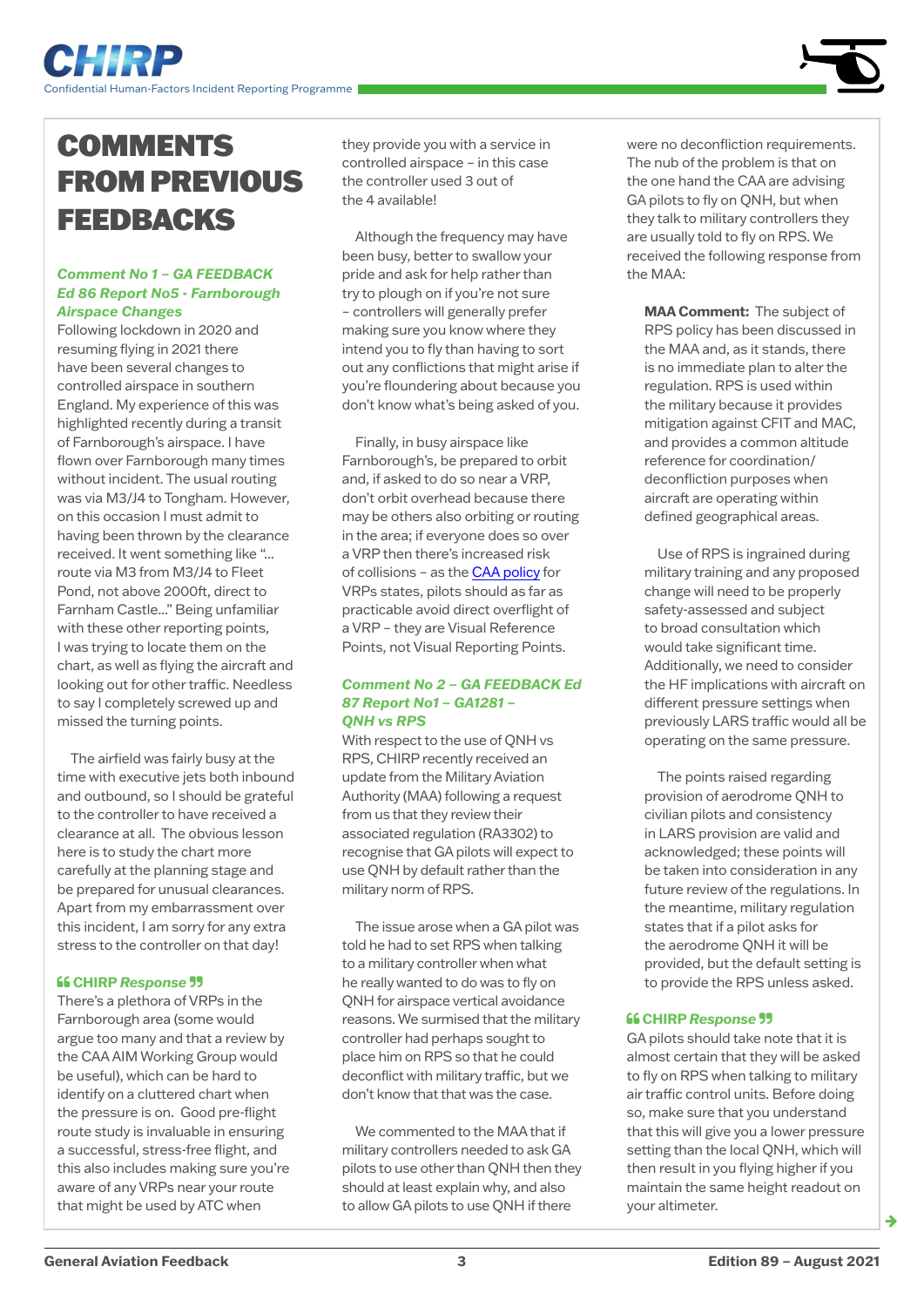Depending on the pressure difference, this may be a factor if you're close to the base of controlled airspace (although, technically, RPS should not be used below controlled airspace – see the Airspace & Safety Initiative ['Key tips – Altimetry'](https://airspacesafety.com/wp-content/uploads/2020/02/ASI_Altimetry_Key_tips_Feb2020.pdf) and the Airspace section of the [Skyway Code](https://www.caa.co.uk/General-aviation/Safety-information/The-Skyway-Code/) for explanations of the various types of pressure settings). Accepting the need for controllers to have all aircraft on the same pressure setting for deconfliction reasons, you are not obliged to use RPS, particularly if there's a risk of vertically infringing nearby airspace; you should ask for and set the relevant local QNH whenever feasible.

#### *Comment No 3 – GA FEEDBACK Ed 88 Report No2 GA1291 - Jumping Gyroplane*

Gyro pilots are taught to pre-rotate with stick fully forward and to bring the stick fully back as they apply full power to get airborne. A safety measure could be a micro-switch that would only allow pre-rotation with the stick fully forward; as soon as the stick is brought back the micro-switch could disengage the pre-rotation. But in my opinion take off with the pre-rotator still selected is a rare event. With regards to gyros, Phil Harwood wrote the modern handbook on pilot training for gyrocopters. I have attached a link to his section on rotor handling. [https://m.youtube.com/](https://m.youtube.com/watch?v=pQfqOqylaNc) [watch?v=pQfqOqylaNc](https://m.youtube.com/watch?v=pQfqOqylaNc).

#### **CHIRP** *Response*

The main point in this report was that the gyroplane pilot got airborne with the pre-rotator engaged because he had been under pressure to take-off in a busy stream of aircraft and didn't fully complete his pre-take-off checks.

With regard to introducing ways to avoid getting airborne with the pre-rotator selected, bear in mind that modification of modern factory-built gyroplanes is strictly controlled and must be approved by the manufacturer; home-made solutions should not be considered. We've included the reporter's link to Phil Harwood's gyroplane material for interest, we stress that other sources of training and guidance are available, and our inclusion of this link is in no way a formal endorsement of that particular training product.

#### *Comment No 3 – GA FEEDBACK Ed 88 Report No3 - ATC817 - FISOs and SRATCOH*

As an experienced AFISO, one time Aerodrome manager and now an Ops manager with experience at a few units here and in Europe, I found this a very interesting article. Unfortunately, FISO fatigue has been an issue for years and I feel the only way it will be properly addressed is by the regulator because, despite being a regular agenda item at AUKFISO meetings since 2011, it has not been addressed by the aerodrome operators.

AFISO's do have control of aircraft, albeit when they are taxiing (and air taxiing for Heli's). Now you may think this is no big deal, but here goes. 1xFISO, 250 movement's, 3x runways, fixed wing, gliders, gliders and tugs, microlights, gyrocopters, helicopters, flight schools for all the above types of flying, busy circuits on multiple runways, plus the glider circuit, taxiways crossing runways, military helicopters, utility helicopters, refuels, vehicles and people airside, on manoeuvring areas, aprons and taxiways up to and including the hold.

This volume and complexity is not unusual. I worked for several years at [Airfield], here AFISO's deal with everything from microlights up to B747-400's and they will soon have an RNAV approach operational, as will other units. Approaches require additional information and phraseology, arguably the service is becoming more professional so I think it's high time the CAA reviewed the role of the AFISO — fatigue and human factors should be included.

Regarding comfort breaks, well, you can't take a break when you are dealing with several visitors who may be unfamiliar with the airspace plus the complex activity already mentioned, especially if they have PPR'd and are expecting a FISO service when they approach the ATZ.

I have worked at other units where there has been sufficient FISO cover for 200-300 movements. It is not acceptable to go in and out of service provision during your licenced hours at a moment's notice unless in very exceptional circumstances, an incident perhaps. Personally, I think if you only have one FISO available with no cover you should NOTAM that AFIS is not available and implement operational restrictions – basedoperators only, or similar.

#### **CHIRP** *Response*

Our comments in FEEDBACK Edition 88 were not intended to belittle the activities of FISOs – 200+ movements are not uncommon at some airfields and we agree that proper rest and fatigue monitoring are an essential part of the provision of these often complicated services and this is something that airfield managers must take into account.

Equally, that intensity of operations is not that common elsewhere, so the variety in scale of movements and associated rest requirements would be difficult to legislate for at disparate locations. Whether that requires the regulator to intervene on a global level rather than locally to address specific examples of bad practice is open to debate.

If this is a widespread problem then the current approach may indeed need to be reviewed but, in order to do so, the CAA will require evidence, so fatigued or over-extended FISOs should submit ASRs/MORs either through their airfield's SMS or individually using the [voluntary](https://www.caa.co.uk/Our-work/Make-a-report-or-complaint/MOR/Occurrence-reporting/)  [occurrence reporting](https://www.caa.co.uk/Our-work/Make-a-report-or-complaint/MOR/Occurrence-reporting/) process. This will then cue the CAA to the issue and the potential need for either local or global intervention.

ک

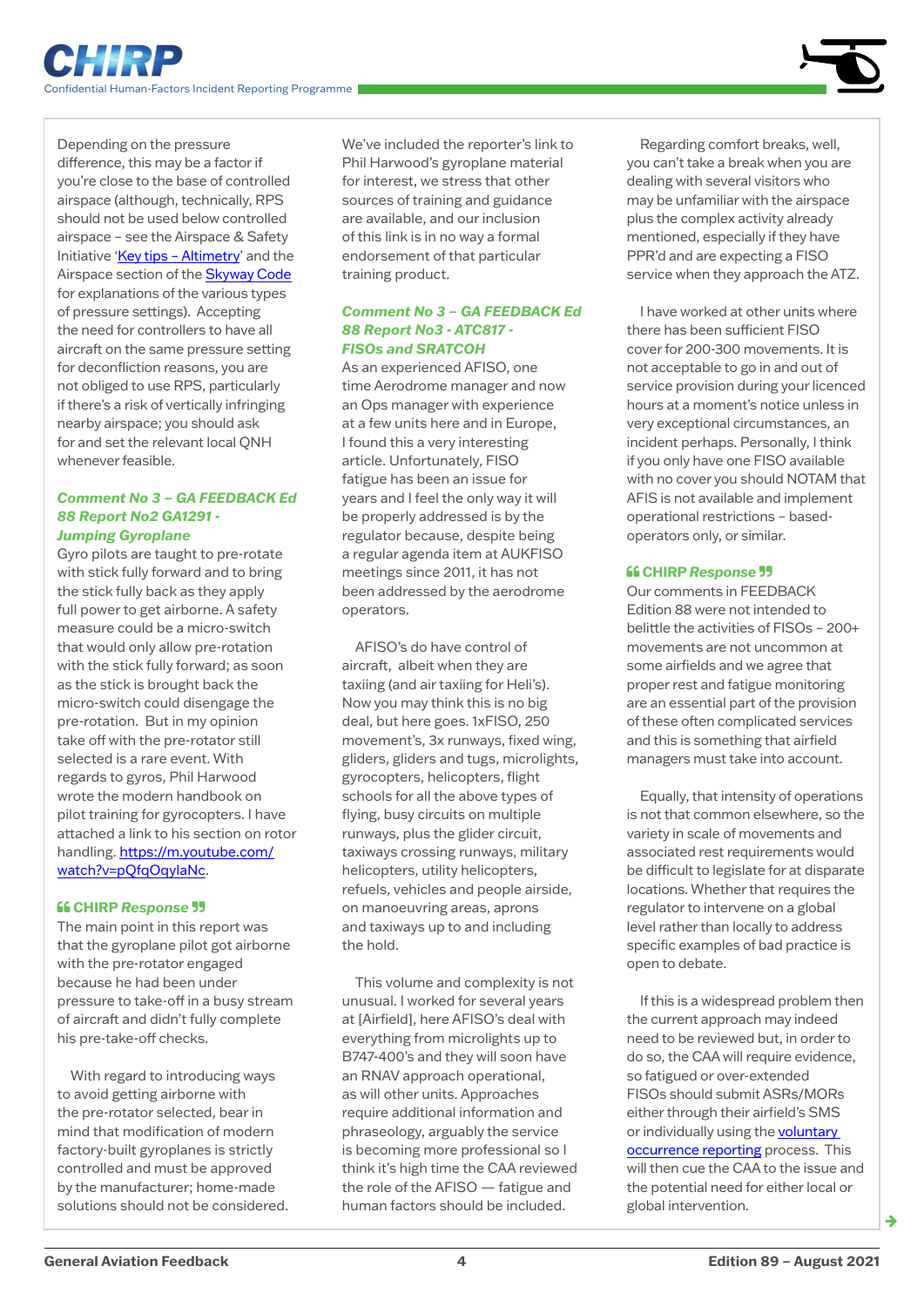

<span id="page-4-0"></span>

### *Report No.1 – GA1292 – Transponder purposely rendered unserviceable*

**Report Text:** I have rendered the transponder in my aircraft unserviceable and thus reduced visibility to other airspace users. I did not want to do this however I feel that I have no choice because of the CAA's abuse of the Mandatory Occurrence Reports [in the reporter's opinion - Ed]. EU regulations (now presumable copied into UK law) prevent use of MOR information for the purposes of apportioning blame or liability.

However, the CAA are doing just that. The CAA are also provisionally suspending licences until a pilot performs some remedial action. Provisional suspension is only permitted by the ANO during investigation however the CAA are abusing this and using it after the investigation is complete. The reason would appear to be that with a provisional suspension there is no right to a Regulation 6 review.

Because [in the reporter's opinion - Ed] the CAA are behaving unlawfully, I have decided that I have no choice but to render my transponder unserviceable as I am legally permitted to do. I am not alone and I have a friend, who is an instructor, and, after suffering the unlawful MOR process [in the reporter's opinion - Ed], he permanently removed, and sold, his transponder.

**Company Comment:** Mandatory Occurrence Reporting has been both an international and a national legal requirement for decades. The purpose of occurrence reporting is not to attribute blame or liability but to improve civil aviation safety by ensuring that relevant safety information is reported, collected, stored, protected, exchanged, disseminated and analysed, and appropriate safety action is taken to prevent recurrences.

Aviation authorities are required to investigate and to be proactive. Individuals and organisations within civil aviation are required or otherwise encouraged to report occurrences. Airspace infringements are a reportable occurrence under the relevant rules.

The MOR scheme is part of 'just culture' in civil aviation (see [CAP1404,](https://publicapps.caa.co.uk/docs/33/CAP1404%20Edition%205%20(August%202021).pdf) p5). A just culture does not relieve people of accountability for their actions but promotes participation in safety reporting processes and analysis to prevent recurrences. MORs are subject to legal protections relating to confidentiality and the purposes for which the information contained therein can be used. They must be, and are, treated confidentially to maintain full and free reporting from the aviation community and to protect the identity of organisations and individuals, whether they are, for example, pilots, air traffic controllers or airline operators.

Consistent with the international and national legal obligations described above, the purpose of the CAA's Airspace Infringement process (see CAP1404, p6) is to improve safety by ensuring that reported infringements are reviewed and assessed in a consistent way and, if an infringement is found to have occurred, to identify appropriate remedial actions to prevent recurrence.

The process, set out in CAP1404, is aligned to the purpose. It is a proactive process. MORs of airspace infringements are analysed and investigated, and appropriate safety actions are taken to prevent recurrence. The CAA shares all relevant details with pilots who are the subject of a report. Confidentiality is maintained. Pilots are invited to provide their account and comment, and any other relevant information. The review, evaluation and assessment criteria are clearly set out and explained in CAP1404. The remedial actions (see CAP1404, p13-14) are designed to, and focused on, avoiding recurrence. The publication of CAP1404 ensures the process is transparent.

In addition to obligations under the MOR scheme, the CAA is also required by law to ensure that licence holders meet the competency standards required for the privileges that they hold. In a very small number of cases, the infringement is so serious, or is one of a number of infringements by the same pilot, that the CAA is not satisfied or cannot verify that the pilot meets the competency standards and so will provisionally suspend the pilot's licence pending verification that the pilot is competent, as provided for in its legal powers.

#### **66 CHIRP Comment 99**

The airspace infringement investigation process is a topic of lively debate in the GA community. It's worth noting that the Airspace Infringement Working Group (AIWG) provides guidance to the CAA on how infringements should be investigated, and the GA-heavy membership of this group are focused on making sure that infringements are looked at in terms of safety and education rather than prosecutions.

Although the AIWG do not assess specific infringements, they have been integral in ensuring that the CAA's internal ICG (Infringement Coordination Group) process is fair and safety-orientated. They have also asked the CAA to look at the way they contact people after an infringement is notified, and particularly the contents of their initial notification letter which could previously have been interpreted as somewhat blameworthy in its content. The AIWG also input to the recent edition of CAP1404, which now describes the infringement investigation process in a much clearer way.

Whatever one's personal views of the infringement investigation process are, there is no case for disabling transponders as a pre-emptive measure to subvert the process. Not only will this deny yourself the use of some airspace, it is an irresponsible action that impacts the safety of others; ATC will be denied vital situational awareness, and other pilots' collision warning systems that rely on transponder information will be rendered useless.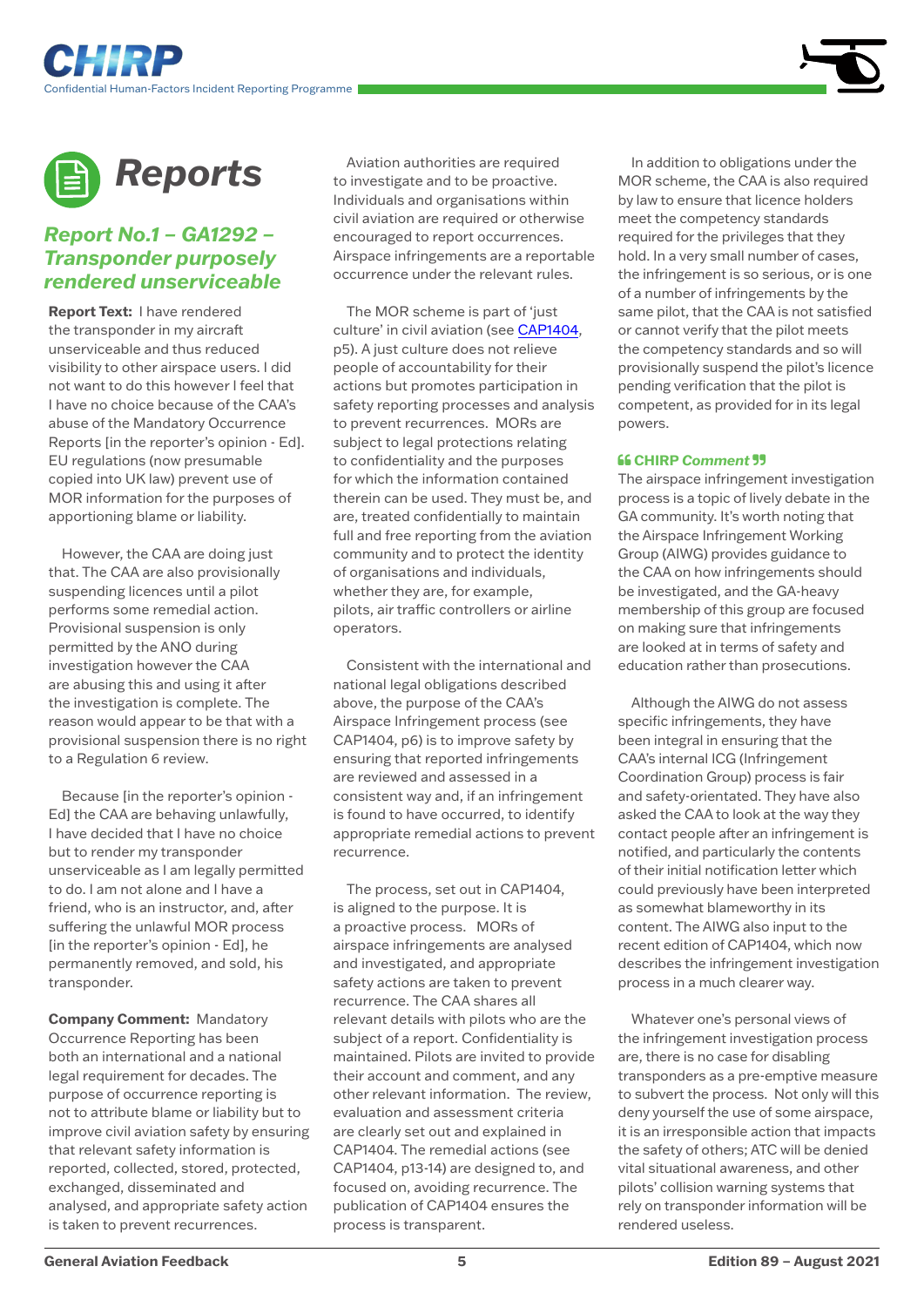

<span id="page-5-0"></span>Irrespective of what we may think of the CAA's handling of infringements, transponders are safety tools that have wide-ranging benefits to all. Disabling transponders is unlikely to prevent tracing of an infringing aircraft anyway, primary radar recordings can often be used to determine departure times and locations of aircraft that are suspected of infringing airspace.

Notwithstanding, we agree that the CAA's communications on, and handling of, infringements could have been better and we welcome the fact that they have recently changed the content of their initial contact letter to alleged infringers, which is now much more collaborative in tone.

To put this in context, the reality is that less than 0.25% of pilots infringe, many alleged infringements are closed with no further action due to inconclusive information, few infringers are prosecuted, and the process has been focused much more on education in recent months. Most pilots who are found to have infringed receive only an advisory letter, and about 30% or so are required to attend an Airspace Infringement Awareness Course (AIAC), akin to the speed awareness course for drivers. More information can be found at [CAP1404](https://publicapps.caa.co.uk/docs/33/CAP1404%20Edition%205%20(August%202021).pdf), associated [CAP2125](https://publicapps.caa.co.uk/docs/33/CAP%202125%20Airspace%20infringements%20fact%20file.pdf) FAOs. [airspace statistics](https://airspacesafety.com/statistics/) and [CAA Airspace](https://www.caa.co.uk/Commercial-industry/Airspace/Airspace-infringements/)  [infringements website](https://www.caa.co.uk/Commercial-industry/Airspace/Airspace-infringements/).

As for the use of MORs in the infringement process, it should be noted that it is mandatory for a controller to submit an MOR (or an ABANL – Alleged Breach of Air Navigation Law) if they observe an airspace infringement. The use of an ABANL is a legal instrument that would likely result in costly legal involvement for alleged infringers whereas the MOR process is a more flexible tool.

The reporter's assertion that MORs are being used inappropriately for investigations is something of a moot point, if the CAA becomes aware of an infringement by MOR or any other means then it is duty-bound to investigate. The key is to avoid infringing airspace in the first place. Thorough preflight planning, the use of GPS-based

navigation systems, and talking to ATC are important mitigations, as is the use of the '[Take 2'](https://www.gasco.org.uk/flight-safety-information/take-two) philosophy whenever you can so that you are no closer to airspace than 2nm horizontally or 200ft vertically whenever possible.

*'It's critical that everyone reads their NOTAM brief. Not all NOTAM can be depicted graphically on a map'* 

# *Report No.2 – GA1294/ GA1295 – SkyDemon NOTAMs*

**GA1294 Report:** Last year I was flying around the Kent Coast using SkyDemon. I had plotted a route roughly round the coast and not seen any NOTAMS to affect. When I got to Dover I was suddenly alerted that I had entered a RA(T). I quickly exited but couldn't understand how I had missed it. I don't spend hours poring over the map and neither do I wade through an incomprehensible list of mostly irrelevant NOTAMS. I plot my route and look for NOTAMS that will affect it. I was quite cross with myself for missing it during planning.

Then, last week, I noticed a drone in The Channel on FlightRadar24. So I went into Skydemon to see what restrictions there were and there were none shown. I drew a line across the Channel to see if that would tease them out, but no. I checked the NOTAMS list in SkyDemon and, sure enough, there were some in that area (obviously hard to tell from a list of grid refs). Pressing the "View on Map" button forced it to briefly reveal itself.

Some discussion with friends ensued, and one of them found that there is an option, buried in SkyDemon that allows selecting/de-selecting to show graphical NOTAMS. You have

to click the layers button and then select Airspace and then you can tick or untick the box. The thing is that I wasn't aware of this option and I've certainly never knowingly unticked it. It was unticked on both my phone and tablet. I thought perhaps that turning it off might result in a big warning somewhere on the screen or perhaps in the Warning list, but no.

I think the lesson here is that moving maps, which are now being heavily touted by the CAA, are still not failsafe –you can easily end up in a situation where NOTAMS are not shown and without knowing that you are missing them.

**GA1295 Report:** I have noticed a few times before that SkyDemon does not correctly plot NOTAMs, especially where UAV are concerned. On this occasion, a NOTAM for a restricted area was given which did not display the correct shape; I checked with the NATS and NOTAMinfo sites and the NOTAM had been displayed incorrectly on SkyDemon. On NOTAMinfo the correct area was displayed; the same NOTAM on SkyDemon was wrongly shown as a circle that was larger than the extremes of the NOTAM in places. SkyDemon is only useful for NOTAMs when they have been checked against another source. Using it for NOTAMs that pop up after departure is better than nothing, but for smaller, irregular pieces of airspace it can be wrong.

**SkyDemon Comment:** The most important thing about the first report is that the reporter begins by admitting that he does not bother reading the NOTAM brief. It is critical that everyone reads their NOTAM brief. Not all NOTAM can be depicted graphically on a map, and possibly this person has been lulled into a false sense of security by the fact that most of the time, they can. All our documentation emphasises the importance of reading your NOTAM brief. The secondary factor is that the user turned off graphical NOTAM depiction. All users are at liberty to do this; not everyone likes the feature and for those that choose not to use it, it would be very annoying if we warned them constantly about their choice.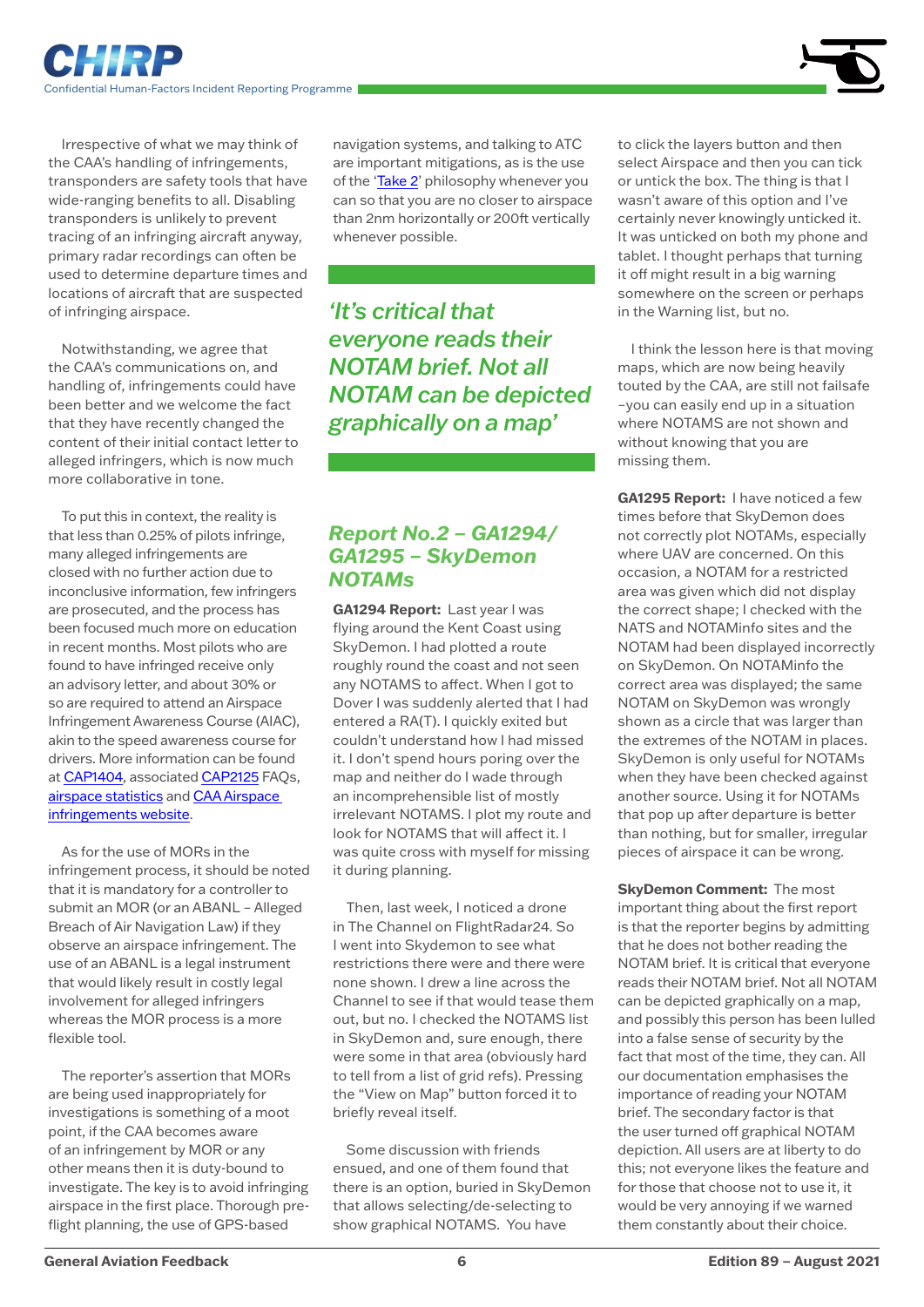

<span id="page-6-0"></span>We cannot comment specifically on the second issue because the NOTAM does not appear to currently exist. However it's important to understand that perfect graphical depiction of NOTAM is not possible, because the NOTAM system was not designed to convey geometries in this way.

Instead, we machine-read NOTAM Item E and in most cases are able to interpret the coordinates and display a useful polygon to the user. In the few cases where we can't do this, we fall back to showing the circle of influence of the NOTAM (from its Q line). This likely shows an area larger than the NOTAM author intended but is failsafe, putting the onus on the pilot to determine for themselves whether the NOTAM will affect their flight. If a user reports a NOTAM that they think we could depict better, we would usually investigate.

#### **CHIRP** *Comment*

The use of electronic planning systems has revolutionised flight planning and execution but, as with all things computerised there are traps that we can fall into if we're not careful or don't understand how the systems are set up. In that respect, it's important to properly familiarise yourself with whatever electronic aids you plan to use in flight before you use them so that you're aware of their foibles and nuances of use (we understand that the use of electronic navigation aids will be added to the PPL syllabus in the coming months in recognition of their growing popularity).

There are arguments for and against having some form of warning that graphical NOTAMs are deselected, and any such warning would need to be mechanised in such a way as not to become a frustration in itself.

In the case of the first report it seems that the graphical display of NOTAMs must have been deselected at some point because SkyDemon confirm that the default installation is that they are selected on; they also confirm that display settings are not applied across devices registered to an account so, if they are changed on one of them, it shouldn't alter the others.

The bottom-line though is that you should always get into the habit of reviewing the NOTAM list itself to understand the content of any that might apply whether or not they are displayed graphically on the screen. With regard to the display of complex NOTAM shapes, electronic planning systems rely on automatically-read coordinates and, even when these are correct within the NOTAM information, some systems are not able to draw the associated complex shape. This appears to be the case for the second report, where SkyDemon reverted to a simple circle that encompassed the entire NOTAM shape. Although undesirable, at least this meant that it displayed the NOTAM in the safe sense of being too large rather than not displaying some elements of the NOTAM at all.

We understand that the latest version of SkyDemon has improved NOTAM display capabilities and so it is hoped that reversion to a simple circle will be less common. Finally, for those using the NATS [www.ais.org.uk](http://www.ais.org.uk) website for NOTAM information, be aware that the site changed its address to [www.nats.](http://www.nats.aero/ais) [aero/ais](http://www.nats.aero/ais) on 12th August 2021.

# *Report No.3 – GA1296 – Airspace infringement*

**Report Text:** My first flying for 8 months after lockdown. Went up from [Airfield 1] with a more experienced pilot on a local flight for 1 hour refresher and landed back at [Airfield 1] to drop off the other pilot followed by an immediate departure for [Airfield 2] via [Reporting Point]. Contacted [Radar Unit] and stayed with them until 10 miles from [Airfield 2]. Realised abeam [Airfield 3] that I had failed to reset the QNH from the QFE at [Airfield 1]. SkyDemon log shows that I flew at about 2800' during that period with a max of 2900' in London TMA Class A.

On landing back at [Airfield 1] I asked whom I should contact to explain and apologise but they said there was no record of any infringement. Why was I not advised in flight by [Radar Unit] that I was too high? I haven't been contacted by anyone re the infringement.

Lessons learnt: Failure to rigorously go through checks on an immediate second flight; not checking correct QNH when first advised by [Radar Unit].

#### **CHIRP** *Comment*

CHIRP is grateful to the reporter for their frank and honest report, and their permission to publish. We were able to review a recording of the flight and this showed no Mode C/Alt readout at all for the duration of the flight. We relayed this to the reporter, who conceded that it was possible that they may have forgotten to select Mode C/Alt on. With no Mode C/Alt showing, ATC would have 'deemed' the aircraft to be outside controlled airspace and so that was probably why no infringement was recorded.

But that is not to say that there might not have been a serious risk of mid-air collision because ATC would not have given potentially conflicting traffic in the controlled airspace any avoiding action on the reporter's track because they would have deemed it to have been outside controlled airspace.

It's good practice to periodically ask ATC for a height readout check to ensure that transponders are functioning correctly, especially if you are planning to fly near or into controlled airspace, and it's worth remembering that on initial contact with ATC you should pass Callsign, Departure Point & Destination, Present Position and Level (see CAP413 para 3.31); this may have prompted the pilot to note that the altimeter setting was wrong.

But the main lesson from this report is to highlight the insidious effects that skill-fade and distraction can have after a long lay-off when you are potentially unknowingly working at maximum capacity; we all need to take note. As a final reminder, and although not deliberate in this case, apart from certain exemptions, SERA.13001-13020 requires transponders to be turned on at all times, with all available Modes A, C and S selected (as appropriate to your transponder's capabilities) unless otherwise directed by ATC.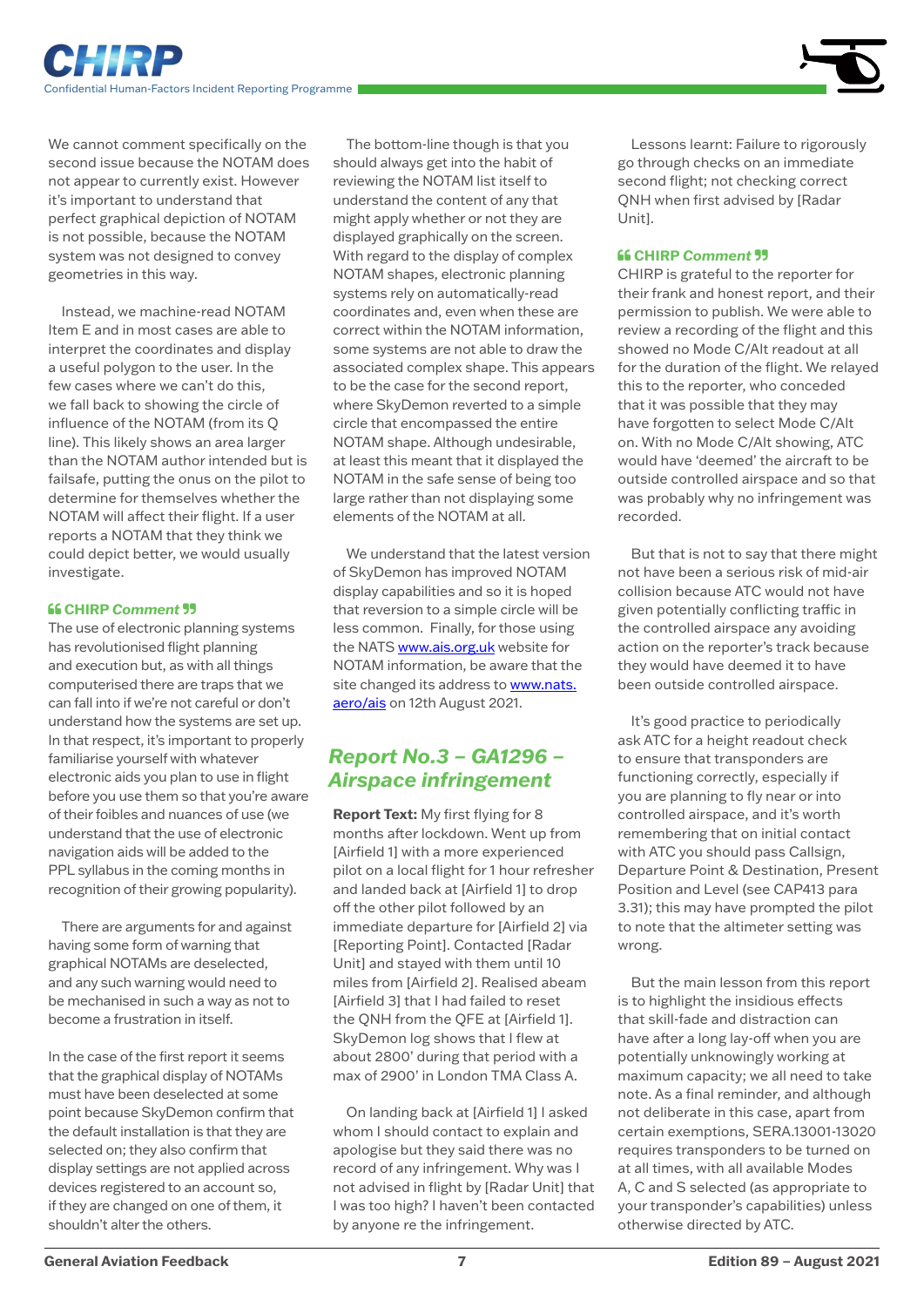<span id="page-7-0"></span>



# *Report No.4 – ATC818/ GA1301 – Airfield airside driving*

**Report Text:** I was operating in a ground vehicle on the manoeuvring area during a promulgated closure that the tower controller had also advised me of via RT. During this period I was waiting to re-enter the active runway when a medical helicopter and a fisheries patrol aircraft both called up on frequency, unable to raise ATC on RT. The pilots (clearly unaware of the closure) eventually realised that ATS was closed and communicated their intentions with each other clearly. Both aircraft were inbound to the airfield. I was unable to establish visual contact with either aircraft so decided to wait calling on RT and entering the active runway.

The helicopter pilot then announced he was approaching the active runway from the reciprocal end - not appropriate or safe in my opinion before breaking off into an impromptu right hand circuit and go around. The other aircraft meanwhile was orbiting awaiting ATS to reopen (which had not happened at the promulgated time and subsequently opened 15 minutes later).

Having established visual contact with the helicopter now downwind, I announced my intentions to enter the runway and vacate. The helicopter pilot acknowledged before turning into a very short base leg and final and announced he would remain West of the runway intersection. Why he couldn't have flown a standard traffic pattern or extended downwind is beyond me.

As a vehicle driver on an uncontrolled airfield with active traffic I felt that safety was seriously compromised and an incident could easily have occurred. This is happening far too often of late and is becoming very concerning. These closures are regular and the airfield has a lot of helicopter traffic that approaches from all angles, meaning airside drivers have to be extremely alert at all times. In my view, it won't be long before the holes in the Swiss cheese line up and an incident occurs.

As a GA pilot I have visited uncontrolled airfields regularly and have also driven on airfields outside of operational hours; however, I have never had to deal with a situation like this. It serves as a key reminder for both aircrew and ground crew to constantly maintain the highest vigilance whether there is an ATS service present or not. Also standard procedures for joining the circuit are vital - I have NEVER seen anyone join via an approach to the reciprocal before breaking off to downwind. What happened to Standard Overhead Joins?

**Report GA1301:** I am a member of a Flying Club that operates on a fairly busy active airfield. The Club's facilities of Clubhouse, Hangar and Fuel Bowser are all situated on an active part of the airfield. There is an agreed, well-used and satisfactory arrangement to transit back and forth to the Club's facilities.

I arrived at the airfield to carry out some admin tasks in the Club House. I initially followed the agreed and reliable procedure including the signing out of a hand-held ground radio from the security office at the main entrance. I drove to the painted FOD checking area at the edge of the active airfield, inspected my tyres etc., for FOD and then drove on and into an active taxiway without ATC clearance. My radio was switched on and I could hear other radio calls.

On arrival at the Clubhouse I picked up my radio to report 'taxiway vacated' and, in that instant, realised that I had proceeded without clearance fortuitously there were no aircraft using the taxiway at the time. I immediately contacted the Tower on the ground radio to report and apologised for my unauthorised vehicle movement. I followed this up with a call to the ATC supervisor in order to further apologise and confirm the details of the event.

At the time, and subsequently, I am unable to account for why this happened, my radio was switched on, I had heard other vehicles receiving clearances and I had noted helicopters flying. I have twenty years' experience of driving on airfields with radio

communication and have never even come close to doing this before. I visit the flying club more often when ATC are open than when they are closed so I am very familiar with the correct procedure. I have visited the flying club several times in the last few weeks, both with ATC open and closed, so I don't believe "recency" to be an issue.

It is easy to make a mistake with a routine task. I now place the radio on the seat of the car whilst checking for FOD - to get back into the car I must pick up the radio, thus reducing the chance of repeating the incident.

#### **66 CHIRP Comment 99**

For report ATC818, if the airfield was notified as non-ATC then it would likely have reverted to Air/Ground (A/G) status unless otherwise specified. If it was operating as A/G then the helicopter pilot was within his rights to use any runway direction that he wanted provided he integrated with other circuit traffic.

In that respect, it sounds as if both aircraft had communicated with each other and so they were probably deconflicting amongst themselves. However, it's important that everyone is aware of what was going on, including those driving vehicles on operating surfaces, so communication is the crux of the issue – airfield operators need to make it clear to all users when there will be sterile periods, non-availability of service and what the 'out-of-hours' procedures are.

Report GA1301 offers a different perspective about airside driving. It's clear that this was an unfortunate and uncharacteristic slip that may have resulted from the routine nature of the event which probably meant that the reporter was somewhat on 'autopilot' at the time, having done this journey many times before.

Unconscious competence is a wellknown human factors phenomenon where tasks with which we are very familiar end up being completed by 'muscle memory' to the extent that we have no recollection of doing, or not doing the task even shortly afterwards.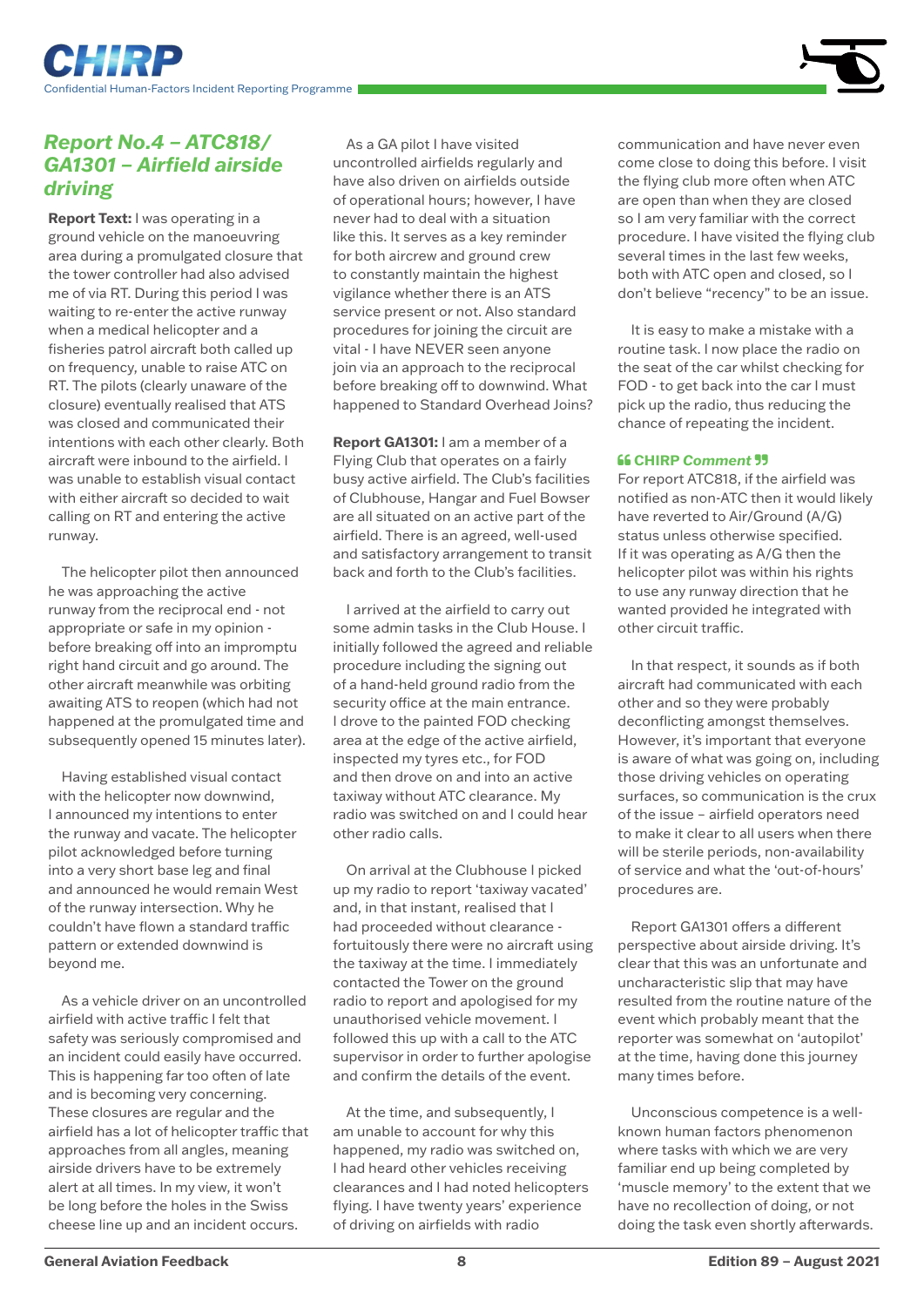

<span id="page-8-0"></span>An example being driving a car, where we've all no doubt experienced the situation where we arrive after a long journey with no recollection of how we got there.

Unfortunately, because our minds' are not fully engaged, unconscious competence can easily slip into unconscious incompetence when we miss out a step in the process. The reporter's analysis is spot-on; one way of breaking this chain is to insert an additional task that requires conscious effort – picking up the radio from your seat being a good way of reminding you to make that call. Hopefully, there's a sign at the FOD-check area reminding drivers to call ATC before entering the taxiway but, if not, that might also be a suggestion for ATC.

Both reports highlight the need to maintain situational awareness of active runways/strips when driving or operating on any airfield, and that pilots also need to be alert and ready to go around at any time in case a runway/taxiway incursion occurs. Aircraft always have priority on an airfield whether or not ATC are operating, and it is the driver's responsibility to give way to aircraft at all times. The ATC818 reporter's comment "*It serves as a key reminder for both aircrew and ground crew to constantly maintain the highest vigilance whether there is an ATS service present or not*" says it all – this is the key message.

# *Report No.5 – ATC818/ GA1301 – Airfield airside driving*

**Report Text:** The walk-round was going well until the port cowling fasteners proved difficult to fasten; blood and swearwords were spilled. I did the rest of the walk-round while waiting for advice from a fellow pilot by email, by which time I'd got them fastened. On the takeoff run I noticed that the speed wasn't building, and realised that the pitot was still covered. I had room to stop, taxi clear and shut down to correct my error - the rest of the flight went well.

There are those who HAVE tried to take off with the pitot cover in place, and those that WILL try - I have moved from

Category 2 to 1... The cover had recently been put back into use, and it was the first time I'd seen it on this aircraft - I was used to not needing to do it. Remove the cover as soon as possible - I could have done it while removing the tiedowns. I should perhaps have started the walkround again, with more attention paid to the checklist I had with me. The pre-take off emergency brief "If there's a problem on the runway - stop (etc.)" drummed into me by my instructor is clearly important!

#### **CHIRP** *Comment*

As the reporter comments, they will not be the first to have missed something during pre-flight checks due to distractions but it seems that another aspect was the change to procedures in using the pitot cover which also meant that this was a new element that didn't quite fit in with their usual habit/ SOPs. Pre-occupation with one aspect of checks (in their case the fasteners that wouldn't close) is a well-known human factors issue that can cause us to mentally move away from our normal routines. Add in the new pitot cover procedure and this was a recipe for error to which many would have succumbed.

The important thing was that the reporter did exactly what they were taught on recognising that the airspeed was not registering on take-off. This was a very good save; one of the most important checks one can do during the take-off roll is to confirm not just that airspeed is building, but that it is building as rapidly as expected.

As people get back into the air after the winter layoff and post-COVID lockdowns they need to be meticulous in doing their checks and take things carefully to make sure things are not missed if they get distracted by other issues. Engineers have learnt this the hard way, and many are taught that if they get distracted or focused on a single element of a procedure then they should consciously go back 2-3 steps in the sequence to make sure that things have not been missed.

It may not have helped in this case where the pitot cover was a new procedure, but at least it means that we positively have to think about what we are doing and this may trigger us to any errors. New procedures need to be deliberately introduced with care at all times so that they are properly included in our thought processes and routines.

# *Report No.6 – GA1298 – Task fixation*

**Report Text:** My aircraft was built originally with Vacuum Gyros and standard 'six pack' panel. SkyDemon was used to enhance SA displayed on a kneepad-mounted iPad. Recent installation of Pilot Aware and associated traffic info led to more and more time looking in at my kneepad in flight which was deemed unsatisfactory and undesirable. I elected to replace Vacuum gyros with multi-function electric ADI and panel mounted touchscreen to enhance lookout and minimise 'heads in time'. I was also keen to verify my visual assessment of 500ft AGL against equipment for future A/G photo sorties planned with an observer.

The flight in question was a postmod calibration and assessment flight involving medium level AOA calibration and assessment of toppling limits (if any) of the multifunction ADI/ DG together with an assessment of SkyDemon facility to toggle between altitude and Height AGL not previously attempted on the kneepad installation. The medium-level assessment was completed uneventfully and a remote mountain area was selected to test the AGL function.

Suitable gently rolling terrain was identified and the aircraft descended to approx 500ft AGL. When the touch screen was toggled to AGL, incorrect selection of the PLOG page (an adjacent screen option) resulted due to cockpit vibration; this required a further selection of 'Back' to return to original page. A further attempt was made with similar results. Third attempt was aborted mid-sequence due to concerns over time spent 'heads in' and attention returned outside just in time to observe a parked vehicle disappear under wing leading edge. I must have come perilously close to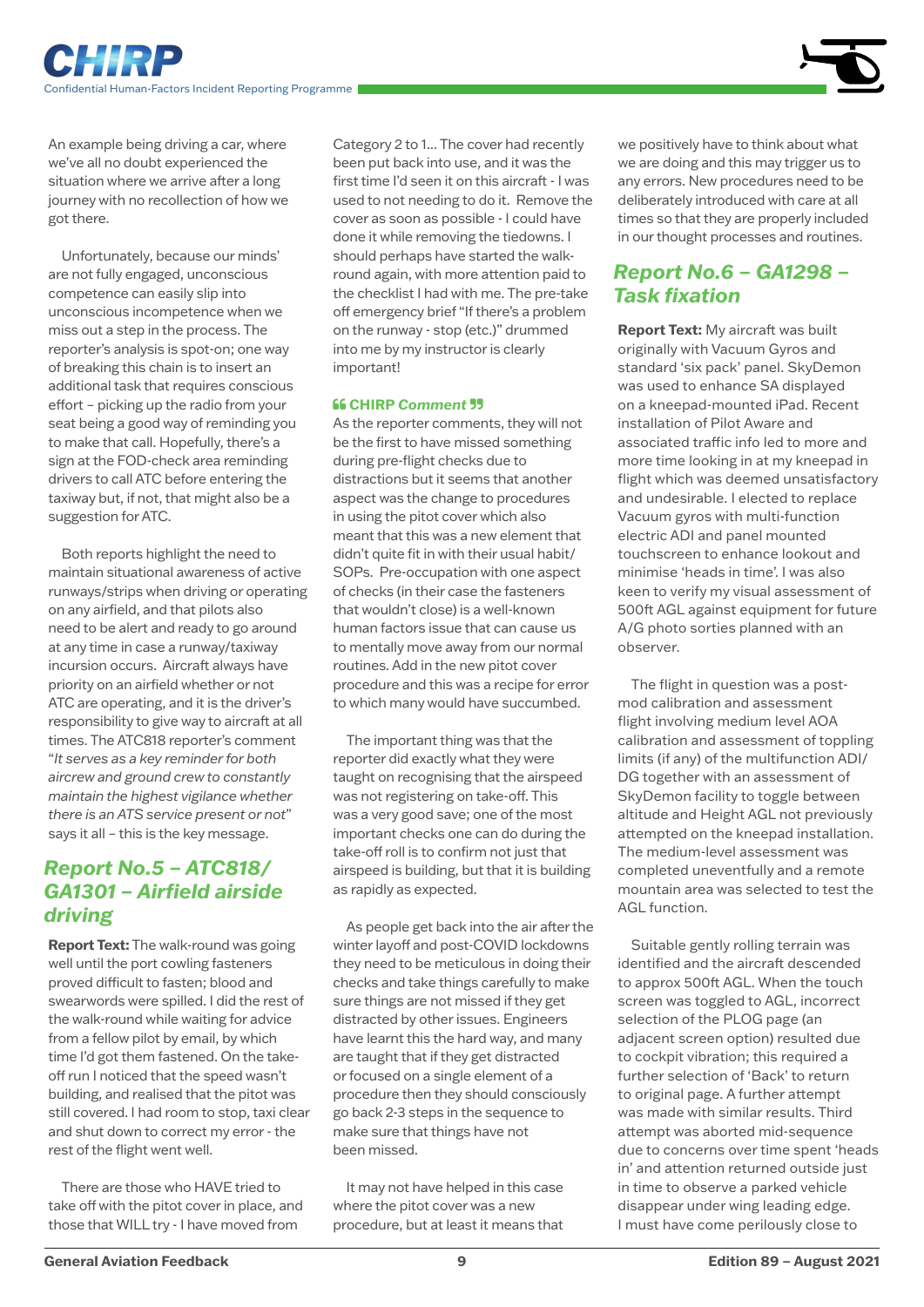<span id="page-9-0"></span>infringing the 500ft rule and days of self-recrimination followed before I realised others might benefit from my mistakes hence this CHIRP.

#### **Lessons Learnt:**

1. Touchscreens are much more difficult to use in flight than on the ground in simulator mode due to cockpit vibration, unlike other more tactile systems (e.g. Radio/ Transponder) where rotary clicks can be felt and counted 'heads out' and the selection checked with a glance.

2. No territory is truly remote. A lone mud covered vehicle is difficult to spot at distance against a mud background especially where no roads/tracks exist.

3. Minimise in-flight selections on a touchscreen. Select required options on the ground before take-off then leave it alone.

4. Consider transferring en route info (Frequencies/Squawks etc) from the touchscreen to a Frequency Card or kneeboard before flight to minimise inflight workload and switchery.

#### **CHIRP** *Comment*

The reporter's comments are very well timed as people get back into flying now that lockdown is easing. Task fixation is a perennial problem which requires real discipline to overcome and the reporter's experience is timely in reminding us about its perils - the old adage of 'Aviate, Navigate, Communicate' is as relevant as ever, as is the 80:20 rule for time spent heads-out versus heads-in.

Much is rightly made of the temptations surrounding slavish following of the 'magenta line' and the ever increasing amounts of information that are available on contemporary avionics/hand-held equipment – they offer huge benefits in situational awareness overall but can end up draining capacity when things don't work as expected or require a degree of focus to select menus etc.

That being said, the 'old fashioned' searching for maps and dealing with the inevitable map-fold at an inopportune moment add their own levels of excitement at times. As a final thought,

if you're planning to conduct a check of equipment that will require a degree of heads-in time then, if you're flying in a multi-seat aircraft, think about taking someone with you who can look out both for other aircraft and ensure terrain avoidance is maintained.

# *Report No.7 – GA1299 – When right of way is wrong*

**Report Text: Following the standard** departure routing from [an airfield easterly runway], most aircraft will route eastbound. Controlled airspace and rising terrain to the north results in very little room for manoeuvre. I spotted another aircraft routing southbound on my left, approximately 2nm @ 11o'clock when first spotted, at the same altitude and with a constant bearing. Despite my [Aircraft type] being equipped with an Avidyne TAS605 system, the other aircraft was not visible on the G1000 display.

After about 15 seconds when the other aircraft showed no sign of having seen us, and now at a range I'd estimate as just over 1nm, I instructed my student pilot to make a 30-degree banked turn to the left to pass behind the other aircraft. During our turn, the pilot of the other aircraft may have made a very slight turn to their left, although the conditions were turbulent and it could just have been caught by an updraft. Our closest point of approach was approximately 1nm.

#### **Lessons Learnt:**

1. Despite having right-of-way, if the other aircraft hasn't seen you, it is incumbent upon the aircraft with right of way to avoid the collision.

2. When flying in congested airspace, a good pilot carrying out good TEM will consider the standard approach paths of all local airfields, avoiding common routings and VRPs when not talking to the appropriate airfield is good airmanship.

3. Even having a very well equipped aircraft with Garmin G1000 and Avidyne TAS605, if the other aircraft isn't emitting some sort of electronic Conspicuity (EC), collision avoidance still requires an active visual scan.

These three lessons were very well made to my student on this sortie!

#### **CHIRP** *Comment*

We all use expressions like 'On the right, in the right' to recall the rules, but it's worth remembering that there's really no such thing as 'right of way' in its purist form in such circumstances.

Although the rules of the air [\(SERA.3210](https://www.easa.europa.eu/sites/default/files/dfu/Easy%20Access%20Rules%20for%20Standardised%20European%20Rules%20of%20the%20Air%20%28SERA%29.pdf)) are titled 'Right-ofway' the text of the appropriate paragraph about converging aircraft (SERA.3210(c)(2)) only talks about who should give way to whom, not who has right-of-way. Although it's a subtle distinction, the wording is intentional for exactly the reasons the reporter mentions so that people don't operate under the impression that they have a legal authority to press on just because they have 'right-of-way'.

In such circumstances, SERA.3210(a) does require the aircraft with 'right-ofway' to maintain heading and speed, but that doesn't mean that you can't alter height for example. Also, at the point when collision risk becomes imminent then, as the reporter did, the overriding rules about 'avoiding collisions' take precedence over everything (SERA.3201 General and SERA.3205 Proximity) and so you must then manoeuvre as required to avoid the collision.

The reporter did exactly the right thing when sighting the other aircraft; monitor it to see what it does and assume that it's pilot hasn't seen you. If the other aircraft manoeuvres to avoid you then all is good, if it doesn't then it's likely that the other pilot hasn't seen you and so you will need to do something at an appropriate point. The decision about when to do something depends on the geometry and risk etc so it's not possible to be definitive, but when you think that things are getting too close and not improving, then act.

The reporter's point about Electronic Conspicuity is also valid; collisionwarning systems will only work if the other aircraft is emitting a compatible signal. There are a number of systems in use and not all of them talk to each